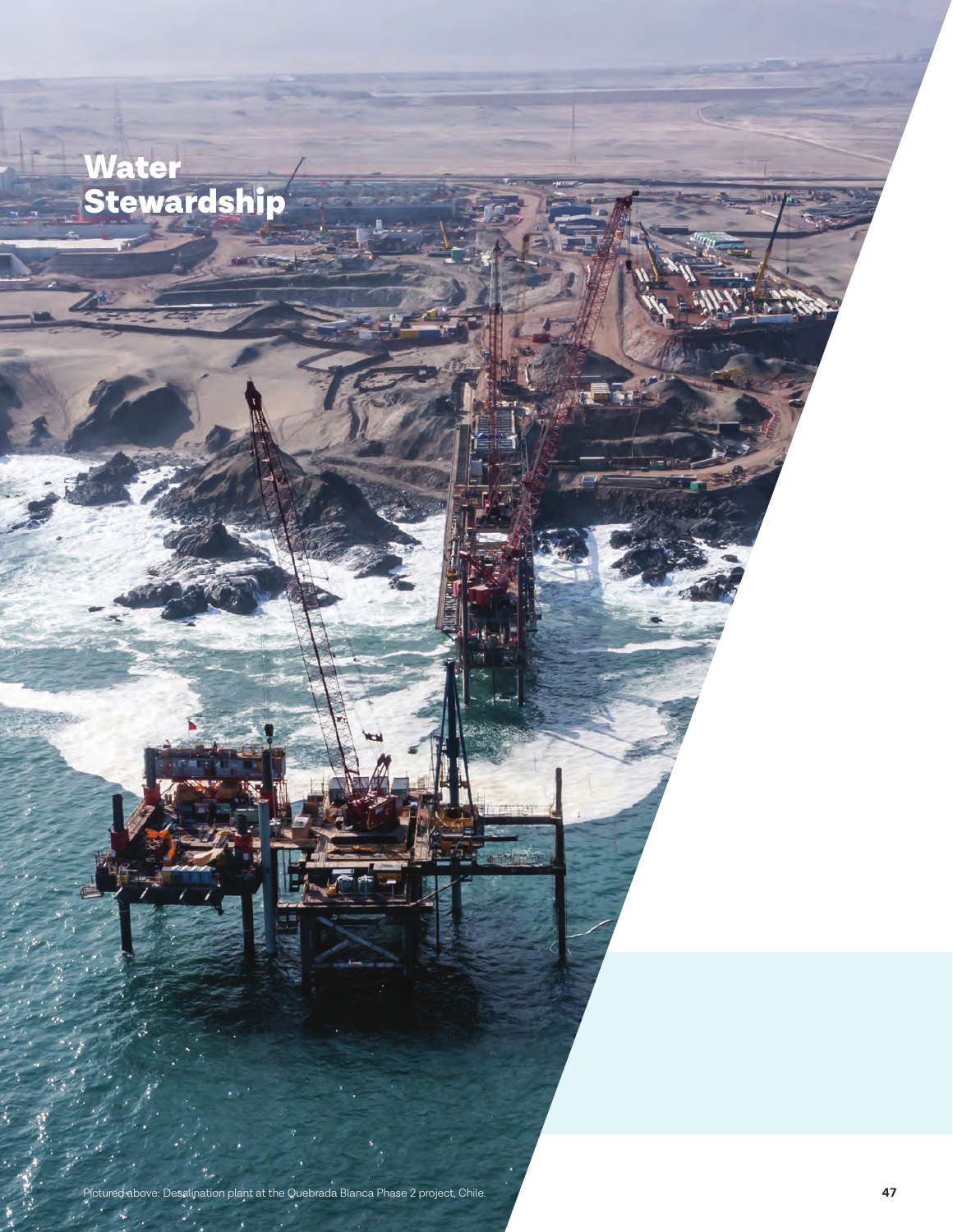# Water Stewardship

Water is an essential resource for people, communities and the environment. Natural resource crises, including water, are among the top 10 global risks identified by the World Economic Forum's 2021 Global Risks Report.<sup>22</sup> Additionally, the Intergovernmental Panel on Climate Change reports that climate change will be accompanied by significant changes to the water cycle, further intensifying extreme weather events and contributing to water scarcity.<sup>23</sup>

Water is also a critical input to the mining process, used in several activities including mineral processing, dust suppression and employee use. Mining can affect both the availability and the quality of water in surrounding environments, which requires careful planning and mitigation actions to minimize these impacts. The mining industry has developed innovative ways to demonstrate leadership in water stewardship by collaboratively managing water as a shared resource throughout the mining cycle.

Teck recognizes that water is essential to communities in the watersheds where we operate, that access to water is a fundamental human right and that responsible water management is essential to maintaining trust. We work to protect water quality downstream of our operations, improve water use efficiency, and engage with stakeholders and Indigenous Peoples on watershed management wherever we operate. To address risks related to water scarcity in regions such as Chile, we have developed a strategic priority to transition to seawater or low-quality water sources for all

operations in water-scarce regions by 2040. In 2021, we advanced construction of a desalination plant at our Quebrada Blanca Phase 2 (QB2) project, which will allow us to avoid using fresh water in this water-scarce region.

In 2021, we continued to implement the Elk Valley Water Quality Plan at our steelmaking coal operations in southeast British Columbia. We completed the Elkview Saturated Rock Fill (EVO-SRF) Phase 2, the Fording River South Active Water Treatment Facility (FRO-S AWTF), and the Fording River North Saturated Rock Fill (FRO-N SRF) Phase 1. By the end of 2021, we had capacity to treat up to 47.5 million litres of water per day. For more information, see the Managing Water Quality in the Elk Valley section on [page 50,](#page-3-0) as well as page 22 of our [2021 Annual Report.](https://www.teck.com/media/2021-Annual-Report.pdf)

In 2021, we also aligned our reporting against the Mining Association of Canada's Towards Sustainable Mining (MAC TSM) *[Water](https://mining.ca/towards-sustainable-mining/protocols-frameworks/water-stewardship/)  [Stewardship Protocol](https://mining.ca/towards-sustainable-mining/protocols-frameworks/water-stewardship/)*, and achieved a minimum of AA performance at our Canadian operations.

#### **GRI Indicators and Topic Boundary**

102-34, 303-103, 303-1, 303-2, 303-3, 303-4, 303-5, 306-3, 307-1

This topic is considered one of the most material by our shareholders, employees, local communities, regulators and society in the context of Teck's operations.

#### **How Does Teck Manage This Topic?**

Information about how we steward water, including relevant policies and our management practices and systems, is available for [download on our website.](https://www.teck.com/media/Teck_Approach_to_Water_Stewardship_2021.pdf) 

<sup>22</sup> The Global Risk Report 2021. World Economic Forum. 2021. <sup>23</sup> [Climate Change 2021: The Physical Science Basis. I](https://www.ipcc.ch/report/ar6/wg1/downloads/report/IPCC_AR6_WGI_Full_Report.pdf)PCC. 2021.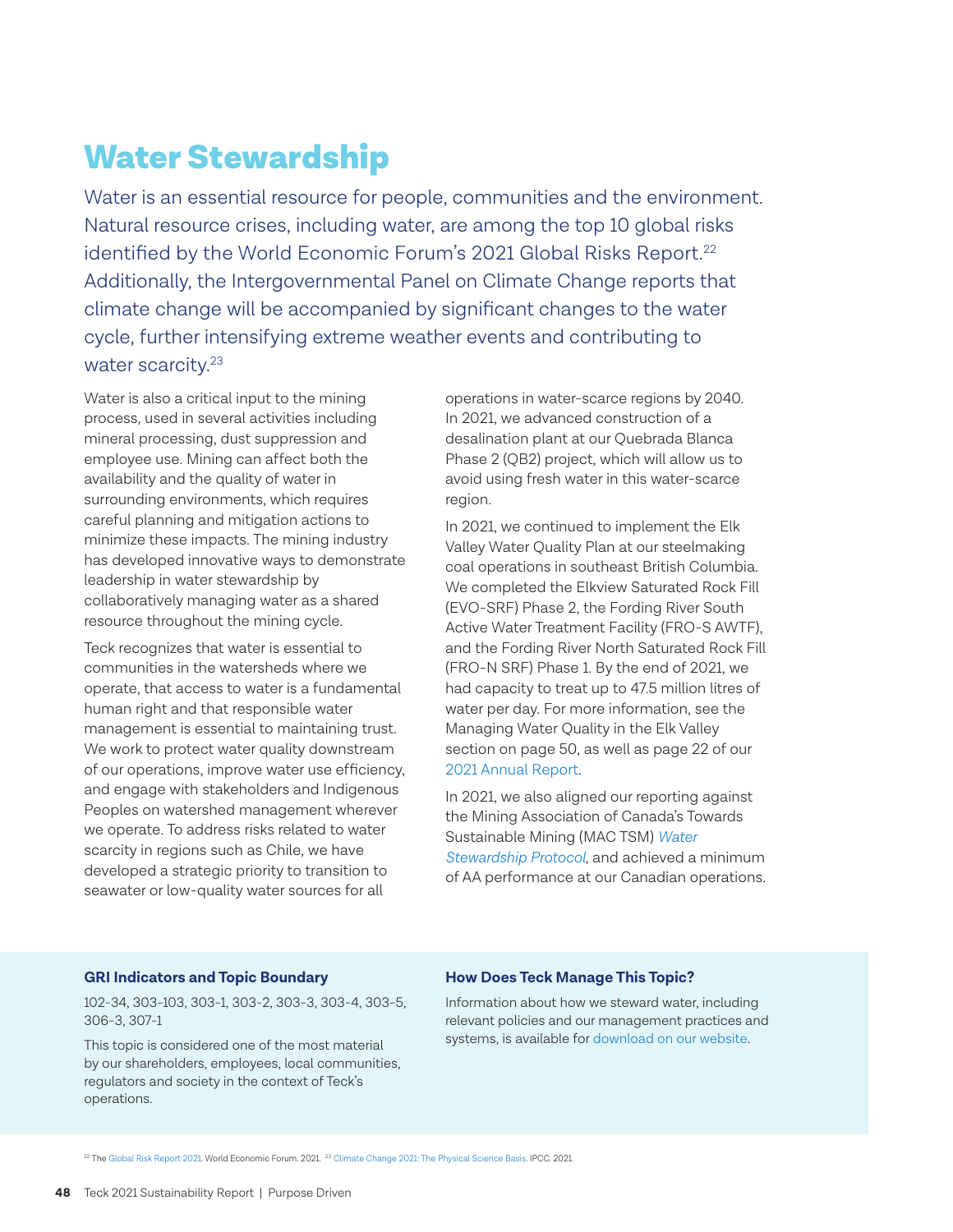#### **2021 Highlights**

**3.1**

the number of times water is reused and recycled on average at mining operations Completed construction of **three water treatment facilities** – the Elkview Saturated Rock Fill (SRF) Phase 2, the Fording River South Active Water Treatment Facility and the Fording River North SRF Phase 1; by the end of 2021, we had capacity to **treat up to 47.5 million litres of water per day**

Advanced the construction of a **seawater desalination facility at our Quebrada Blanca Phase 2 (QB2) project** in preparation for first copper production in the second half of 2022

# Our Performance in Water Stewardship in 2021

**Our Targets and Commitments** Teck is committed to responsible management of water resources, and to protecting water quality and water access where we operate. The following table summarizes our performance against our sustainability strategy and goals for water stewardship.

| <b>Sustainability Strategy Goals</b>                                                                                                                                                    | <b>Status</b> | <b>Summary of Progress in 2021</b>                                                                                                                                                                                                                  |  |  |  |
|-----------------------------------------------------------------------------------------------------------------------------------------------------------------------------------------|---------------|-----------------------------------------------------------------------------------------------------------------------------------------------------------------------------------------------------------------------------------------------------|--|--|--|
| Strategic Priority: Transition to seawater or low-quality water sources for all operations in<br>water-scarce regions by 2040                                                           |               |                                                                                                                                                                                                                                                     |  |  |  |
| Goal: By 2025, design all development projects<br>in water-scarce regions with a seawater or<br>low-quality water source.                                                               | On track      | Advanced the construction of a seawater<br>desalination facility at QB2. Construction of the<br>facility is expected to be completed by the<br>second half of 2022.                                                                                 |  |  |  |
| Strategic Priority: Implement innovative water management and water treatment solutions<br>to protect water quality downstream of our operations                                        |               |                                                                                                                                                                                                                                                     |  |  |  |
| <b>Goal:</b> By 2025, implement new source control<br>or mine design strategies and water treatment<br>systems to further advance efforts to manage<br>water quality at our operations. | On track      | Advanced source control mine design strategies<br>at our steelmaking coal operations including<br>advancing construction of a suboxic zone within<br>a spoil at Fording River as well as a clean water<br>diversion at Fording River.               |  |  |  |
|                                                                                                                                                                                         |               | Continued to improve nitrate source control from<br>blasting at our steelmaking coal operations. In our<br>base metals operations, we began construction of<br>a waste stockpile cover at Red Dog Operations (RDO).                                 |  |  |  |
|                                                                                                                                                                                         |               | Completed construction or expansion of three<br>water treatment facilities at our steelmaking coal<br>operations. By the end of 2021, our treatment<br>capacity increased from 17.5 million litres per day<br>to up to 47.5 million litres per day. |  |  |  |
|                                                                                                                                                                                         |               | Commissioned a new reverse osmosis water<br>treatment plant at RDO to improve water discharge                                                                                                                                                       |  |  |  |

and to adapt to the changing climate.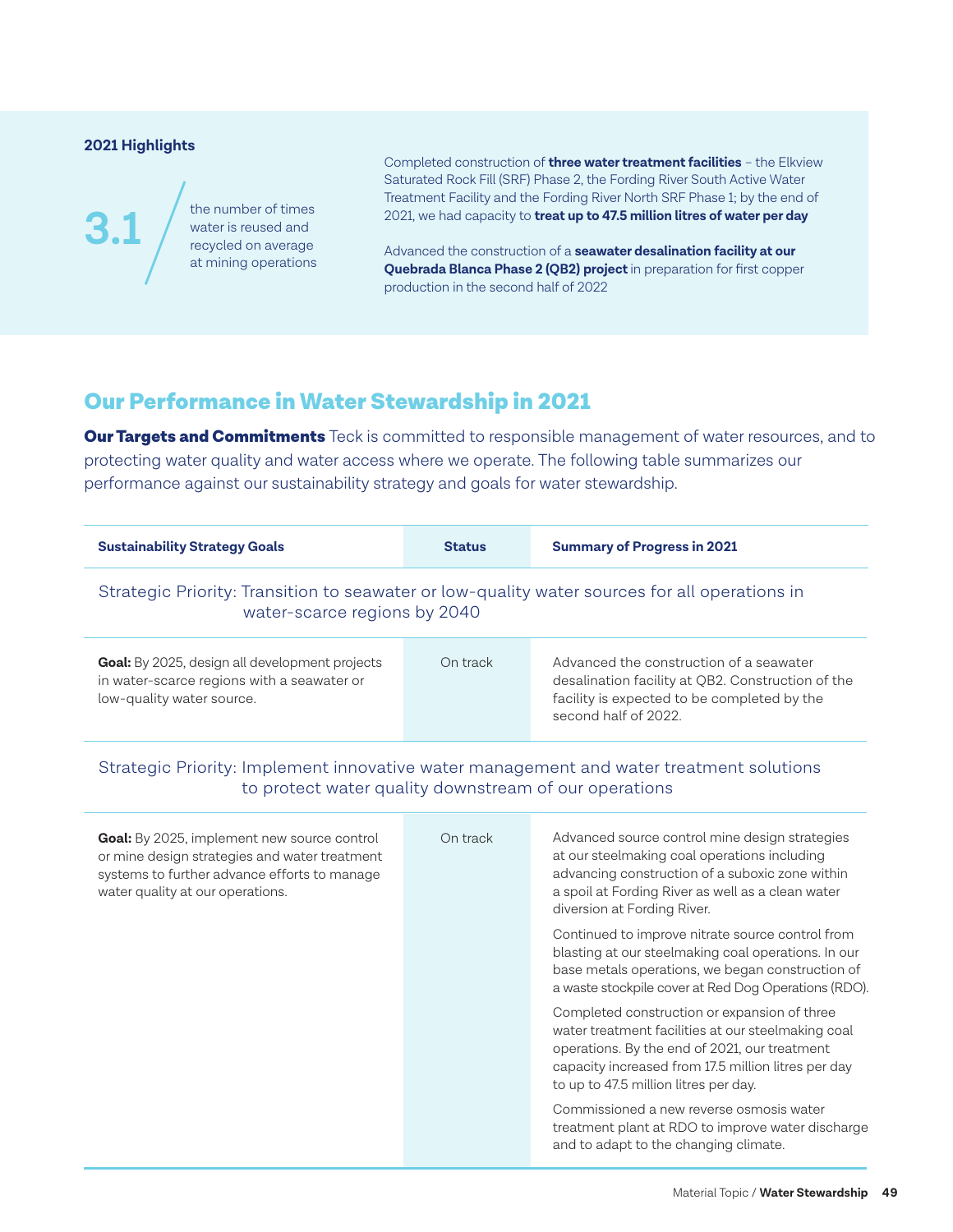## <span id="page-3-0"></span>Performance Metrics

#### **Indicator**

Number of times water was reused and recycled at mining operations



#### **Indicator**

Significant<sup>(1)</sup> water-related incidents



(1) Teck uses a risk management consequence matrix to determine incident sowint metals affety, community, reputational, legal and financial aspects. "Significant incidents"<br>Includes incidents income an experiment to determ

# **2019:** 0 Managing Water Quality in the Elk Valley

In 2021, we continued to implement the Elk Valley Water Quality Plan (the Plan), a long-term approach to address the management of selenium and other substances released by mining activities in the Elk Valley. The Plan was approved in 2014 by the B.C. Minister of Environment and developed in cooperation with governments in Canada and the U.S. as well as with Indigenous groups, communities, independent scientific experts and others. The goal of the Plan is to stabilize and reverse the trend of mine-related substances and to maintain the health of the watershed while allowing for continued sustainable mining in the region where our steelmaking coal operations are located. The Plan is among the largest water quality management programs in the world, and Teck is making significant progress in advancing the Plan and protecting water quality in the Elk Valley.

The Plan establishes short-, medium- and long-term water quality targets, which are protective of the environment and human health, for selenium, nitrate, sulphate and cadmium, as well as a plan to manage calcite formation. In 2021, we continued to implement a range of practices and mitigation projects as part of the Plan, including increasing our overall total treatment capacity up to 47.5 million litres per day. See more details in the case study on page 50 and the Water Treatment Facilities section on [page 51.](#page-4-0)

To date, we have spent more than \$1.2 billion so far to implement the Plan; between 2022 and 2024, we plan to invest up to a further \$750 million in work to protect the watershed. For information on our management of water quality in the Elk Valley, see page 22 of our 2021 Annual Report and [our website.](https://www.teck.com/sustainability/sustainability-topics/water/water-quality-in-the-elk-valley) 

#### **Case Study: A Big Year for Water Quality Management in the Elk Valley**

Teck marked significant milestones in our work to implement the Elk Valley Water Quality Plan (EVWQP), a long-term approach to maintain the health of the watershed in the area of our B.C. steelmaking coal operations. In 2021, our work included completing two key projects: the Elkview Saturated Rock Fill expansion, and the Fording River South Active Water Treatment Facility. In addition, we completed construction of phase 1 of the Fording River North Saturated Rock Fill

facility. In 2022, we expect to increase capacity to treat more than 77.5 million litres of water per day  $-$  with expected significant reductions in selenium and nitrate concentrations throughout the watershed. Looking to 2022 and beyond, we plan to further increase water treatment capacity, as we work closely with our communities and partners to protect this vital resource. Read the full case study at [teck.com/news/stories.](http://teck.com/news/stories)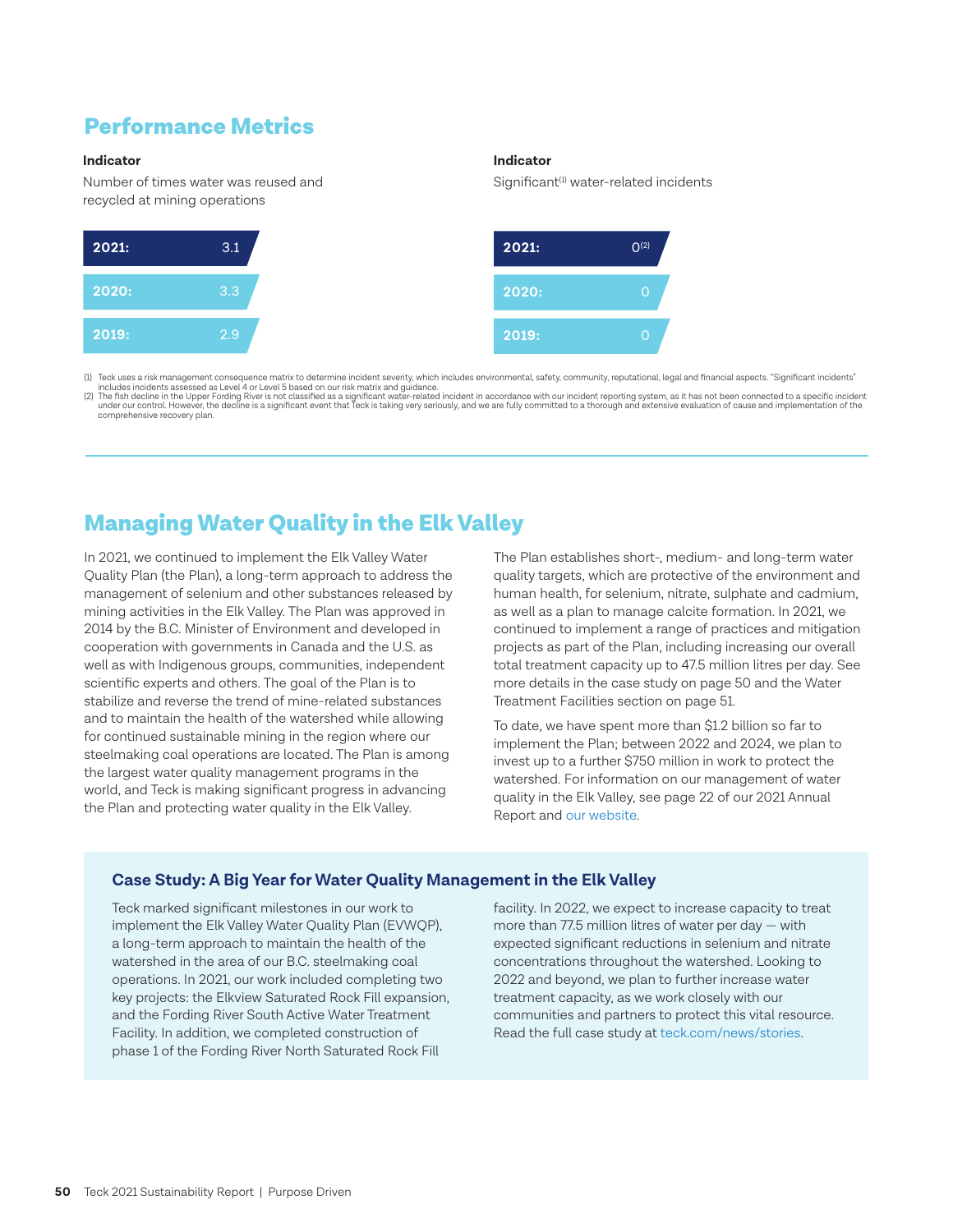#### <span id="page-4-0"></span>**Monitoring Aquatic Health**

Teck conducts ongoing aquatic health studies and monitoring in the Elk Valley and makes these reports public to help advance community knowledge and scientific understanding. This includes regular water quality sampling at more than 130 locations across the Elk Valley. Monitoring shows that selenium concentrations have been reduced downstream of our water treatment facility at Line Creek Operations (LCO). We expect more significant reductions in selenium concentrations as treatment capacity is ramped up in 2022.

As reported previously, monitoring conducted for Teck in the fall of 2019 found that the abundance of westslope cutthroat trout (WCT) adults and sub-adults in the upper Fording River had declined significantly since previous sampling in fall 2017. In 2021, however, 796 fish were observed, compared to approximately 170 in 2019, indicating a positive trend in recovery.

Teck established an Evaluation of Cause team of external experts to investigate and report on the possible causes of the 2019 fish count decline. The Evaluation of Cause team found that the upper Fording River fish population decline happened in the winter of 2018/2019 and was caused by the interaction of extreme ice conditions (due to extreme prolonged cold air temperatures, seasonal winter low flows and low winter snowpack), sparse overwintering habitats and restrictive fish passage conditions during the preceding migration period in fall 2018. While some stressors such as cold weather are natural, mining development has altered the availability of overwintering habitats in portions of the river and exacerbated the challenges to fish passage through water use, channel widening and aggradation. The findings indicate water quality constituents, including selenium, were not a primary contributor to the decline. The final Evaluation of Cause Report and supporting technical reports can be found on [our website.](https://www.teck.com/sustainability/sustainability-topics/water/water-quality-in-the-elk-valley/research-and-monitoring-reports/) Monitoring is ongoing and 2021 fish survey results indicate a positive trend in the WCT population. The study team is currently evaluating the data for the 2021 monitoring reports and once finalized will be publicly available in 2022.

In 2021, we continued to develop and implement a comprehensive fish recovery strategy for the Upper Fording River in collaboration with the Province and the Ktunaxa Nation Council. Teck's fish recovery plans are being built around three pillars: fish habitat, water quality and water quantity. Since 2019, we have worked to rehabilitate approximately 40,000 square metres of fish habitat along 5 kilometres of the upper Fording River and we have reconnected 14 kilometres of tributary habitat. This work included creating overwintering pool habitat, adding woody debris, improving fish passages and planting over 45,000 seedlings across 21 hectares to improve riparian areas, in addition to limiting water use during low-flow periods and increased monitoring.

In a separate watershed (which includes Harmer and Grave creeks), results of WCT population monitoring indicated that a negligible number of individuals were added to the WCT population in 2018 and 2019 in Harmer Creek. The 2021 monitoring documented the presence of two- and threeyear old fish, indicating complete recruitment failure did not occur, and new recruits are present. The abundance of adult WCT in the Harmer Creek population has remained comparatively small but stable, throughout both the historical period and recent years. A team of qualified professionals is working through available information to determine recruitment challenges in this system to inform future watershed planning and habitat improvement projects.

Annual reports about our ongoing monitoring programs, which are prepared by professional scientists, reflect data generated since the Elk Valley Water Quality Plan was approved. The reports have been reviewed by the Environmental Monitoring Committee (EMC), a group that provides science-based and Ktunaxa traditional knowledge advice and input to Teck, and to the B.C. Ministry of Environment and Climate Change Strategy regarding monitoring designs and reports in the Elk Valley. The EMC includes representatives from the Ministry of Environment and Climate Change Strategy; Ministry of Energy, Mines and Low Carbon Innovation; Ktunaxa Nation Council; Interior Health Authority; an independent scientist; and Teck. Read the 2021 EMC Report available at [https://www.teck.com/](https://www.teck.com/media/2021-EMC.pdf) [media/2021-EMC.pdf](https://www.teck.com/media/2021-EMC.pdf)

#### **Water Treatment Facilities**

We increased our treatment capacity through the construction of active water treatment facilities (AWTFs) and through the successful implementation of our innovative saturated rock fill (SRF) technology, a natureinspired water treatment solution that effectively removes compounds such as selenium and nitrate from water.

By the end of 2021, Teck's water treatment facilities in the Elk Valley included:

- Our first facility, West Line Creek Water Treatment Facility, successfully treating up to **7.5 million litres** of water per day
- Our second facility, Elkview Saturated Rock Fill, successfully treating up to **20 million litres** of water per day
- Our third facility, Fording River South Water Treatment Facility, treating up to **20 million litres** of water per day

By the end of 2021, we had capacity to treat up to 47.5 million litres of water per day. Additionally, in 2021 we completed construction and began commissioning the first phase of our fourth facility, the Fording River North Saturated Rock Fill (FRO-N SRF). This facility is being expanded to 30 million litres of water treatment capacity per day in 2022.

By the end of 2022, Teck will have 77.5 million litres per day of treatment capacity installed– more than quadruple our treatment capacity in 2020 of 17.5 million litres per day. With treatment capacity ramping up this year, we expect to achieve one of the primary objectives of the Elk Valley Water Quality plan - stabilizing and reducing the selenium trend in the Elk Valley and Koocanusa.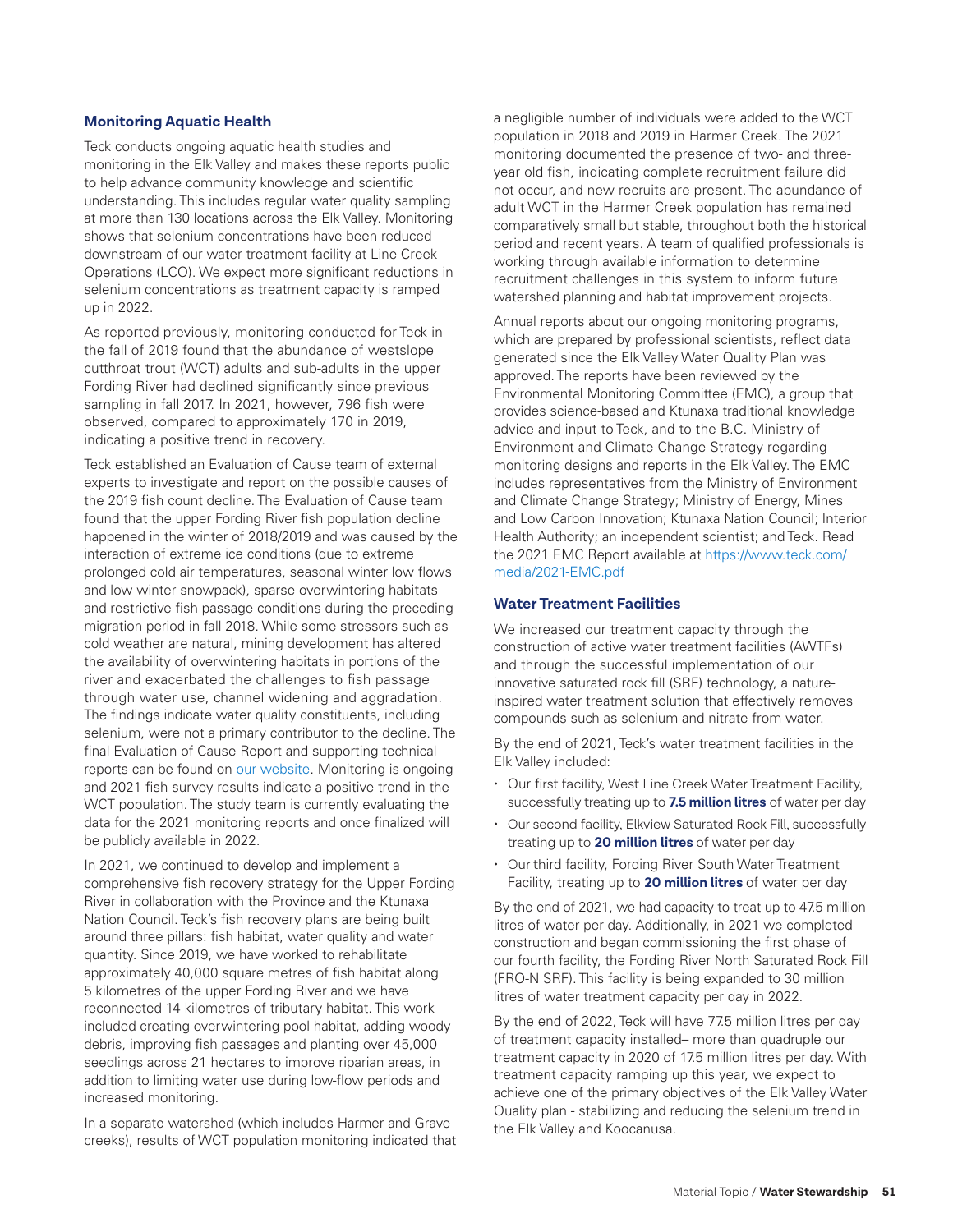We also commissioned a clean water diversion structure at Fording River Operations (FRO) that will reduce the volume of water affected by waste rock.

#### **Reducing Nitrate in Blasting**

Our comprehensive research and development program has led to the creation of a new nitrate prevention technique that uses liners that prevent explosives with nitrate from coming into contact with water, which significantly reduces the amount of nitrate in the environment. This technique was successfully piloted in 2019 at our steelmaking coal operations. In 2021, we deployed liners in 92% of all holes at our steelmaking coal operations. We continue to work towards a target of having 95% of all explosives being placed into lined holes at our steelmaking coal operations.

#### **Research and Development**

Teck is focused on continued research and development to improve water quality in the short and long term. Examples of this work include:

**• Source control:** Aggressively pursuing the use of source control technologies in our mined rock facilities, and constructing mined rock facilities to limit air entry and the

### Community Engagement on Water

Access to clean and sufficient water by users in our areas of influence is important to us and to our stakeholders. When implementing our water management practices, we consider and engage with other water users in the watersheds where we operate. In 2021, we engaged with local communities and

corresponding natural reactions that generate constituents of interest; in 2021, we advanced our first example of this technology at Cedar North at Elkview **Operations** 

- **• Alternative water treatment technologies:** Exploring the use of smaller in situ water treatment facilities that can be built much closer to where treatment is needed, and evaluating emerging treatment technologies that target mine water constituents of interest
- **• Mined rock covers:** Evaluation of different forms of covers, ranging from vegetative to geomembrane covers, for mined rock piles
- **• Water Diversions:** Clean water diversions can reduce the volume of water affected by waste rock, thereby reducing the amount of water that needs to be treated; we are assessing the contribution of diversions to water quality performance through the construction and monitoring of the Kilmarnock Creek Diversion at Fording River Operations (FRO), which was commissioned in 2021

Capital spending on water treatment (AWTFs and SRFs) and water management (source control, calcite management and tributary management) was \$226 million in 2021.

Indigenous Peoples on water management, including our work in the Elk Valley on water quality, as well as on key projects such as QB2, the proposed Highland Valley Copper 2040 project and the proposed Fording River Extension project.

## Improving Water Efficiency

We monitor water data at all of our operations and incorporate the data into scenario planning using site-wide water balances.<sup>24</sup> The company-wide water balance (Figure [17\)](#page-6-0) is the aggregation of all of the site-wide water balances. This water balance is complex due to the variability of natural factors such as rainfall, snowmelt, and the diversity of the climates and geological conditions where our operations are located. Understanding our site-wide and company-wide water balances is key to improving water management practices and to enabling better decision-making.

In 2018, we updated our water data collection and reporting to align with the ICMM's *[A Practical Guide to Consistent Water](https://www.icmm.com/en-gb/guidance/environmental-stewardship/water-reporting)  [Reporting](https://www.icmm.com/en-gb/guidance/environmental-stewardship/water-reporting)*. Our detailed water data is provided in our [2021](https://www.teck.com/media/Teck-2021-Sustainability-Performance-Data.xlsx)  [Sustainability Performance Data.](https://www.teck.com/media/Teck-2021-Sustainability-Performance-Data.xlsx)

At Teck, we use water primarily for material processing and transport, cooling and dust control. A portion of the water we use is consumed through entrainment in our products and tailings or through evaporative processes. The water we use is typically obtained from where our operations interface with surface water and groundwater systems, and we are transitioning to seawater sources in water-scarce regions such as northern Chile. We manage and discharge a significant amount of water without use, and we discharge this water as close as practical to the source location. The water we discharge is monitored and treated where necessary.

<sup>24</sup> Site-wide water balances provide an understanding of water withdrawals, consumption, reuse/recycle and discharge volumes at each operation. Water balances are developed using a mix of measurements and modelling computation.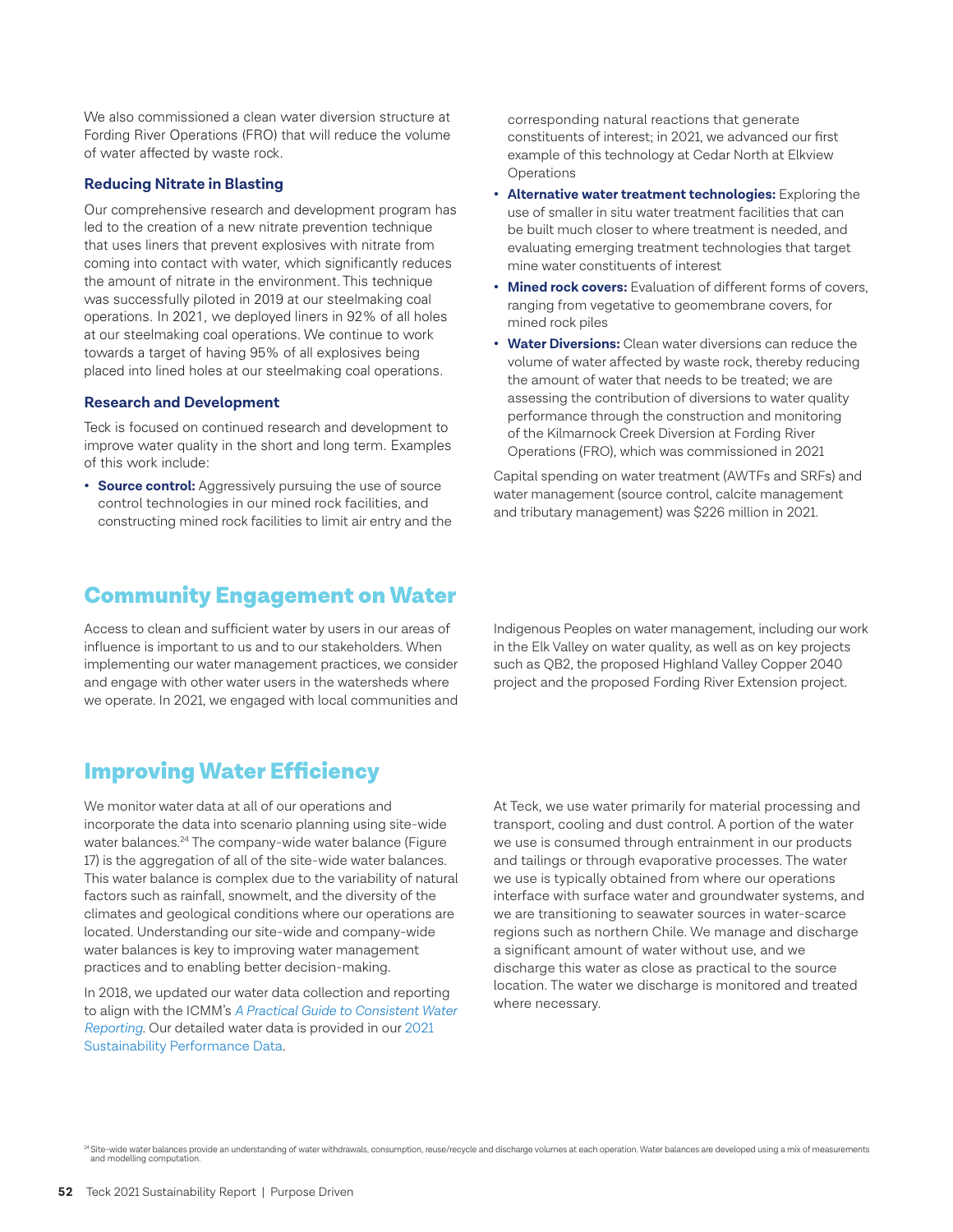<span id="page-6-0"></span>**Figure 17: Company-Wide Operational Water Balance — Megalitres (ML)**



#### **Change in Water Storage 9,108**

**Water withdrawal:** All water that enters the operational water system and is used to supply the operational water demands.

**Other managed water:** Water that is actively managed without intent to supply the operational water demands.

**Water discharge:** Water that is released back to the water environment or to a third party.

**Water consumption:** Water that is permanently removed, by evaporation, entrainment (in product or waste) or other losses, and not returned to the water environment or a third party.

**Reused and recycled water:** Water that has been used in an operational task and is recovered and used again in an operational task, either without treatment (reuse) or with treatment (recycle).

**Change in water storage:** The net change (positive or negative) in the volume of water stored over the accounting

period; a positive number indicates water accumulation, and a negative number indicates water reduction.

#### **Types of Water**

**Surface water:** Water from precipitation and runoff that is not diverted around the operations; includes water inputs from surface waterbodies that may be located within the boundaries of our operations.

**Groundwater:** Water from beneath the earth's surface that collects or flows in the porous spaces in soil and rock that is not diverted around the operations.

**Third-party sources:** Water supplied by an entity external to the operation, such as from a municipality; we do not use wastewater from other organizations.

**Seawater:** Water obtained from a sea or ocean.

In 2021, the number of times water was reused and recycled, expressed as the ratio of water reused and recycled to water withdrawals, was 3.1 at our mining operations. This means that we reused the same water approximately 3.1 times on average before treating and returning it to the environment.

Trail Operations accounts for 61% of our water withdrawals. Almost all the water used at Trail Operations is for cooling purposes, meaning that it does not come into contact with

chemicals or reagents, and the only change it undergoes is a slight increase in temperature before being returned to the environment within regulatory-approved conditions. In 2021, our water withdrawals were nearly the same as in 2020. Our total water consumption in areas with water stress<sup>25</sup> was 11,149 ML in 2021. Additional water data is provided in our [2021 Sustainability Performance Data.](https://www.teck.com/media/Teck-2021-Sustainability-Performance-Data.xlsx) 

<sup>25</sup> Water-stressed areas lack the ability to meet human and ecological demands for fresh water. Water stress components include water availability, quality and accessibility. The proportion of sites in water-stressed areas is 25%.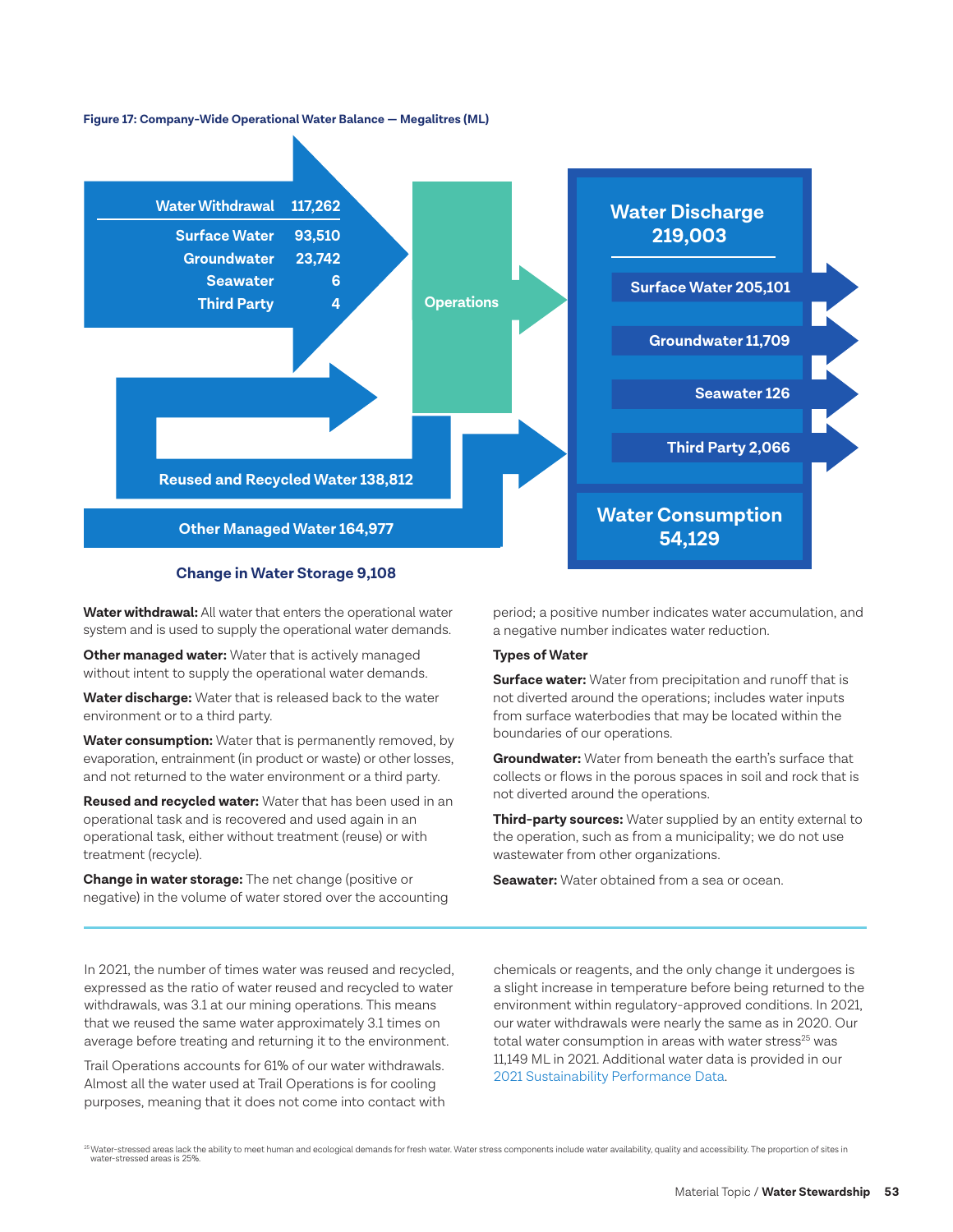#### **Table 14: Water Withdrawals and Water Reused and Recycled — Megalitres (ML)**

| <b>All operations</b>                                                                      | 2021    | 2020    | 2019    | 2018    |
|--------------------------------------------------------------------------------------------|---------|---------|---------|---------|
| Water withdrawals (ML)                                                                     | 117,262 | 118,284 | 127,018 | 128,146 |
| Water reused/recycled (ML)                                                                 | 138,812 | 157,641 | 148,914 | 174,688 |
| <b>Mining operations</b>                                                                   |         |         |         |         |
| Water withdrawals (ML)                                                                     | 45,222  | 47,739  | 51,954  | 60.003  |
| Water reused/recycled (ML)                                                                 | 138,812 | 157,641 | 148,914 | 174,688 |
| Number of times water is reused and recycled<br>(ratio of reused/recycled and withdrawals) | 3.1     | 3.3     | 2.9     | 2.9     |

### Technology and Innovation

In 2021, Teck implemented several initiatives across our organization to improve water use, monitoring and efficiency.

At Carmen de Andacollo (CdA) we conducted field trials to evaluate the use of additives to reduce the water content of the tailings discharged into the facility. This will lower the amount of water in the tailings facility, which reduces the amount of water lost to evaporation, and ultimately leads to the reduction of overall site water consumption.

Teck gained water monitoring efficiencies at CdA and FRO. At CdA, we digitized the operational water balance to enable near real-time optimization of water use and flows, and increased the number of sensors installed in the field. At FRO, we advanced development of a digital tool that displays real-time water quality and flow rate results that are used by the operation to inform water management decisions.

Also see the Technology and Innovation section [on page](#page--1-0)  [45](#page--1-0) in the Tailings Management chapter for more details on projects being implemented at our steelmaking coal sites.

## Water-Related Compliance

#### **Non-Compliances and Significant Water-Related Incidents**

We continue to implement the water quality improvement measures identified in the Elk Valley Water Quality Plan. The pace of construction of some of the water treatment facilities was hindered by challenges related to the treatment technology and, more recently, as a result of the COVID-19 pandemic. Partly due to the slower-thananticipated pace of construction, we have recorded noncompliances in relation to certain permit limits in the Elk Valley. To address these non-compliances, we are aggressively advancing construction of several water treatment facilities and we are implementing other water quality improvement measures in parallel, such as reducing nitrate from blasting, and accelerating research and development projects in the areas of source control, water diversions and mine rock cover systems.

We assess the severity of environmental incidents based on the potential environmental, safety, community, reputational and financial impacts. Based on our incident severity criteria, there were no significant water-related incidents in 2021.

#### **Litigation**

Teck continues studies under the 2006 settlement agreement with the U.S. Environmental Protection Agency (EPA) to conduct a remedial investigation on the Upper Columbia River in Washington state. The Lake Roosevelt litigation involving Teck in the Federal District Court for the Eastern District of Washington continues. In December 2012, on the basis of stipulated facts agreed between Teck and the plaintiffs, the Court found in favour of the plaintiffs in phase one of the case, issuing a declaratory judgment that Teck is liable under the *Comprehensive Environmental Response, Compensation, and Liability Act* for response costs, the